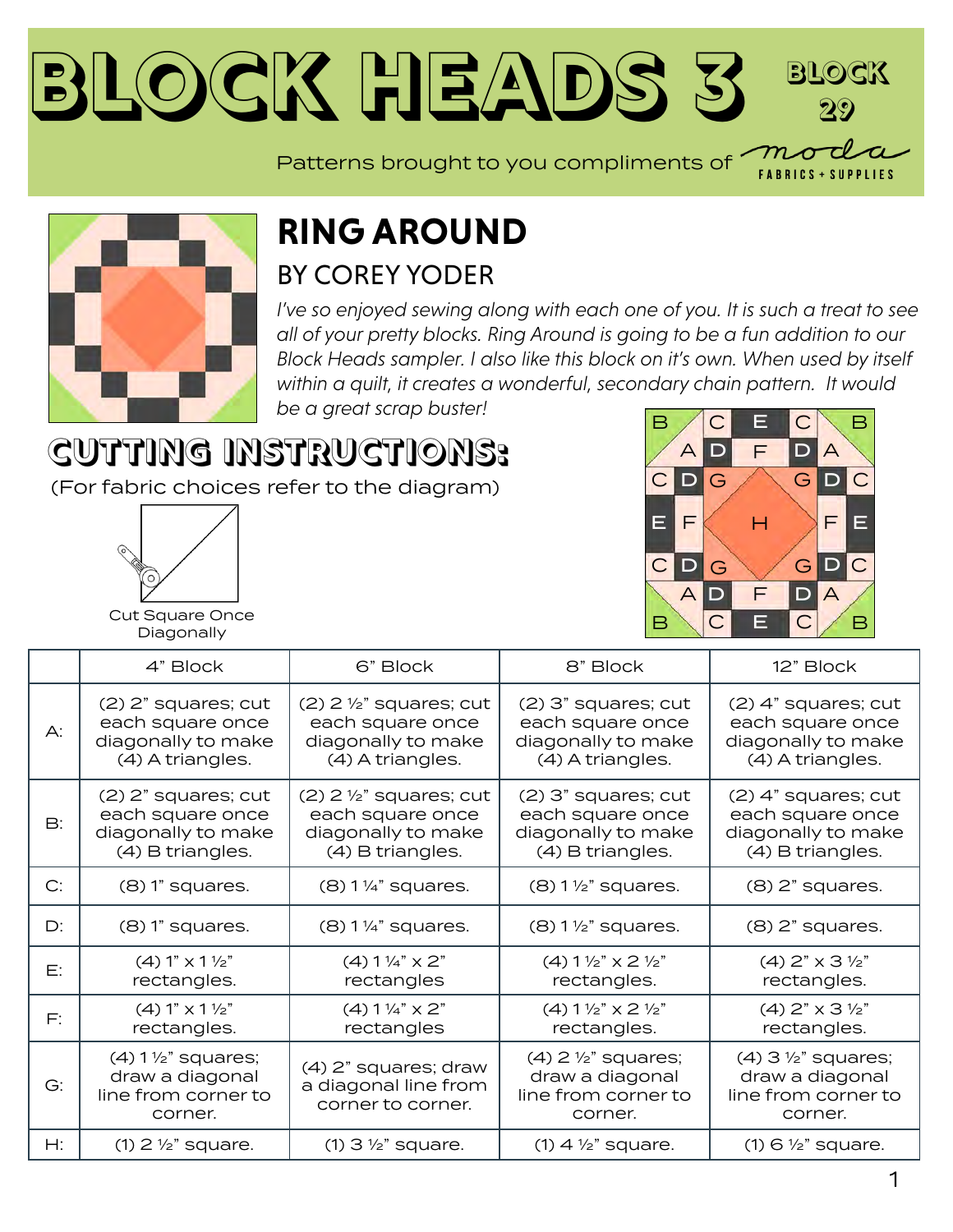## **ASSEMBLY INSTRUCTIONS:**

- 1. Begin HST unit assembly by placing (1) A and B triangle right sides together. Sew along the longest edges using a ¼" seam. Create (4) identical HST units.
- 2. Press seam toward the dark fabric to complete. Use the following guide for HST unit measurements for each block size:
	- a.  $4$ " Block:  $1\frac{1}{2}$ " x  $1\frac{1}{2}$ " unfinished (1" x 1" finished)
	- b. 6" Block:  $2$ " x  $2$ " unfinished (1  $\frac{1}{2}$ " x 1  $\frac{1}{2}$ " finished)
	- c. 8" Block:  $2 \frac{1}{2}$ " x  $2 \frac{1}{2}$ " unfinished ( $2$ " x  $2$ " finished)
	- d. 12" Block:  $3\frac{1}{2}$ " x  $3\frac{1}{2}$ " unfinished (3" x 3" finished)
- 3. Arrange (2) C and D squares and (1) E and F rectangle as shown, alternating between fabrics.
- 4. Sew together, pressing towards the dark fabric.
- 5. Repeat to create (4) identical square/rectangle units. Use the following guide for unit measurements for each block size:
	- a.  $4$ " Block:  $2 \frac{1}{2}$ " x 1 $\frac{1}{2}$ " unfinished (2" x 1" finished)
	- b. 6" Block:  $3\frac{1}{2}$ " x 2" unfinished (3" x 1  $\frac{1}{2}$ " finished)
	- c. 8" Block:  $4\frac{1}{2}$ " x 2  $\frac{1}{2}$ " unfinished (4" x 2" finished)
	- d. 12" Block:  $6\frac{1}{2}$ " x 3 $\frac{1}{2}$ " unfinished (6" x 3" finished)



- 6. Prepare the block center using (1) H square and (4) G squares with a drawn line. Place (1) G square onto the corner of the H square, right sides together and edges aligned. Stitch along the drawn line. Trim excess fabric to ¼" and press to the
- 7. Repeat on the remaining (3) corners to complete the block center. Please note that block center unfinished measurement will be equal to the H square's original cut size.



corner.









8. Arrange all units created in the above steps as shown. Sew together to complete the block. Arrows indicate pressing instructions.



Corey Yoder **Construct Contains and Constructed** Block Heads 3

**Block Heads 3**